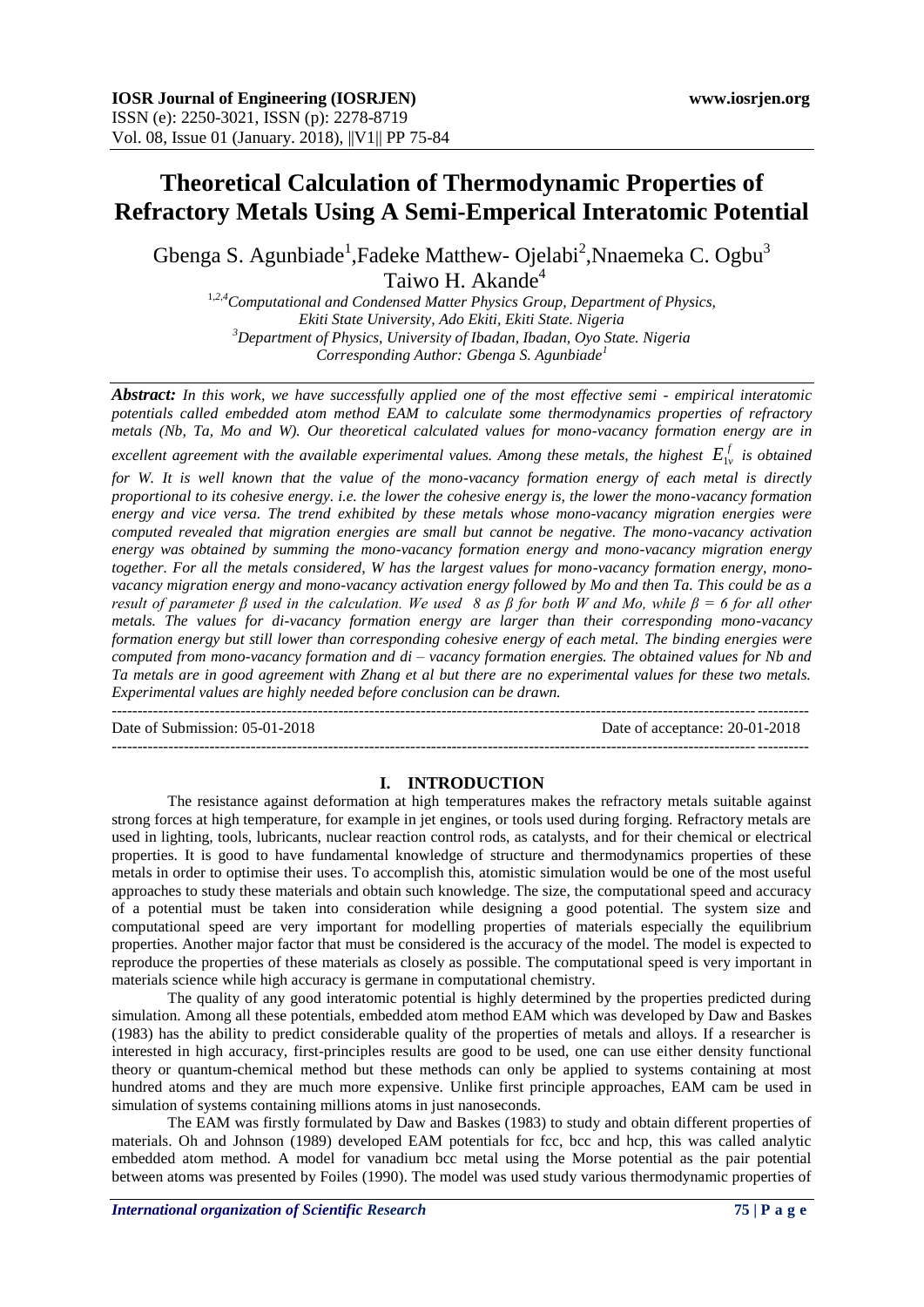V. Wang and Boercker (1995) presented a potential for bcc metals. This potential was employed to obtain many anomalies displayed in the phonon spectra of bcc transition metals. Also, Zhang *et al.* (1999) formulated another version of EAM potential called simple analytic EAM for some bcc metals and this was used to predict thermodynamic properties of binary alloys of these metals. Huiqiu *et al.* (2004) added a modified term *M(P)* to the total energy of Johnson's analytic EAM model and the called it the modified analytic EAM (MAEAM) potential. The surface segregation and composition depth profiles of Al–Mg alloy were studied with Monte Carlo simulation and the MAEAM. Ahmad *et al.* (2004) and Akhter *et al.* (2005) used EAM potentials to present the thermal properties of noble metals Ag and Au which are in good agreement with the experimental results.

Based on the pair-potential formulation of Wang and Boercker (1995) and analytic embedding energy of Johnson and Oh (1989), Wilson and Riffe (2012) developed a normalized EAM model, which reasonably predicted bulk vibrational properties associated with all alkali metals. They also applied the model to study the surface of Na (110), they identified surface localized modes and calculated directionally resolved Debye temperatures for near-surface planes of atoms. We employed the embedded-atom method and the tight binding second moment approximation model of cohesion to determine the models parameters (EAM and TB-SMA parameters) for Ta, Mo and W metals and their solid state electron densities were also determined (Matthew-Ojelabi et al, 2017). These model parameters and electron densities with and without adjustment were used to determine dilute-limit heats of solution (unrelaxed and relaxed) of the binary alloys of Ta, Mo and W. The result we obtained shows how electron densities play a vital role in determining some of the properties associated with alloys and defects in metals.

Similarly, we extended the modified analytical embedded atom method, MAEAM to the study of interatomic potentials for body centred cubic (bcc) transition metals (Popoola et al, 2017). Some thermodynamic properties of these metals were calculated. The mono-vacancy formation energy neither increases nor decreases as the lattice constant increases. Their computed value for mono-vacancy migration energy is lower than the result of ab initio calculation. They suggested that this could be due to the discrepancy in the modification term, fitting parameter and the contribution to the energy from many-body effects in the embedding function. Their computed value of mono-vacancy activation energy is lower at most point compare to some other result of ab initio calculation. Recently, Agunbiade et al (2017) applied EAM model to three alkali metals Na, K and Cs. We firstly determined the model parameters and electron densities which were later used to calculate some thermodynamics properties of these metals and their binary alloys. The values we obtained for the heats of solution of their binary alloys are in good agreement with the available experimental values. We reported that the values for heats of solution of these alloys are all positive indicating negligible solubility.

In this work, the embedded atom method EAM is extended to theoretically study and calculate some thermodynamic properties of refractory metals. The metals used in this study were chosen based on the availability of experimental data, their industrial and technological applications, and availability of some physical constants of metals that are required for computation.

### **II. THEORY**

The total energy E*tot* of EAM model is divided into two distinct parts and it is written as

$$
E_{tot} = \frac{1}{2} \sum_{i \neq j} \phi(r_{ij}) + F(\rho_i)
$$
 (1)

 $E_{\text{tot}}$  is the total internal energy of the system.

 $\phi(r_{ii})$  is the two-body potential (pairwise) interaction between atom *i* and atom *j* whose separation is given by  $r_{ii}$ .

While  $F(\rho_i)$  is the embedding energy of atom *i* with the host electron density  $\rho_i$  at atom *i* due to all its surrounding atoms. And it is a measure of the atomic density in the neighbourhood of atom *i* that requires  $f(r_{ij})$  to be a monotonically decreasing function of  $r_{ij}$ .

The background electron density  $\rho_i$  which will locally be determined for each particle and approximated as the sum of electron contributions from nearby particle is given by

$$
\rho_{i} = \sum_{i \neq j} f(r_{ij}) \tag{2}
$$

 $f(r_{ij})$  is the atomic electron density at atom *i* due to atom *j* as a function of the distance between them.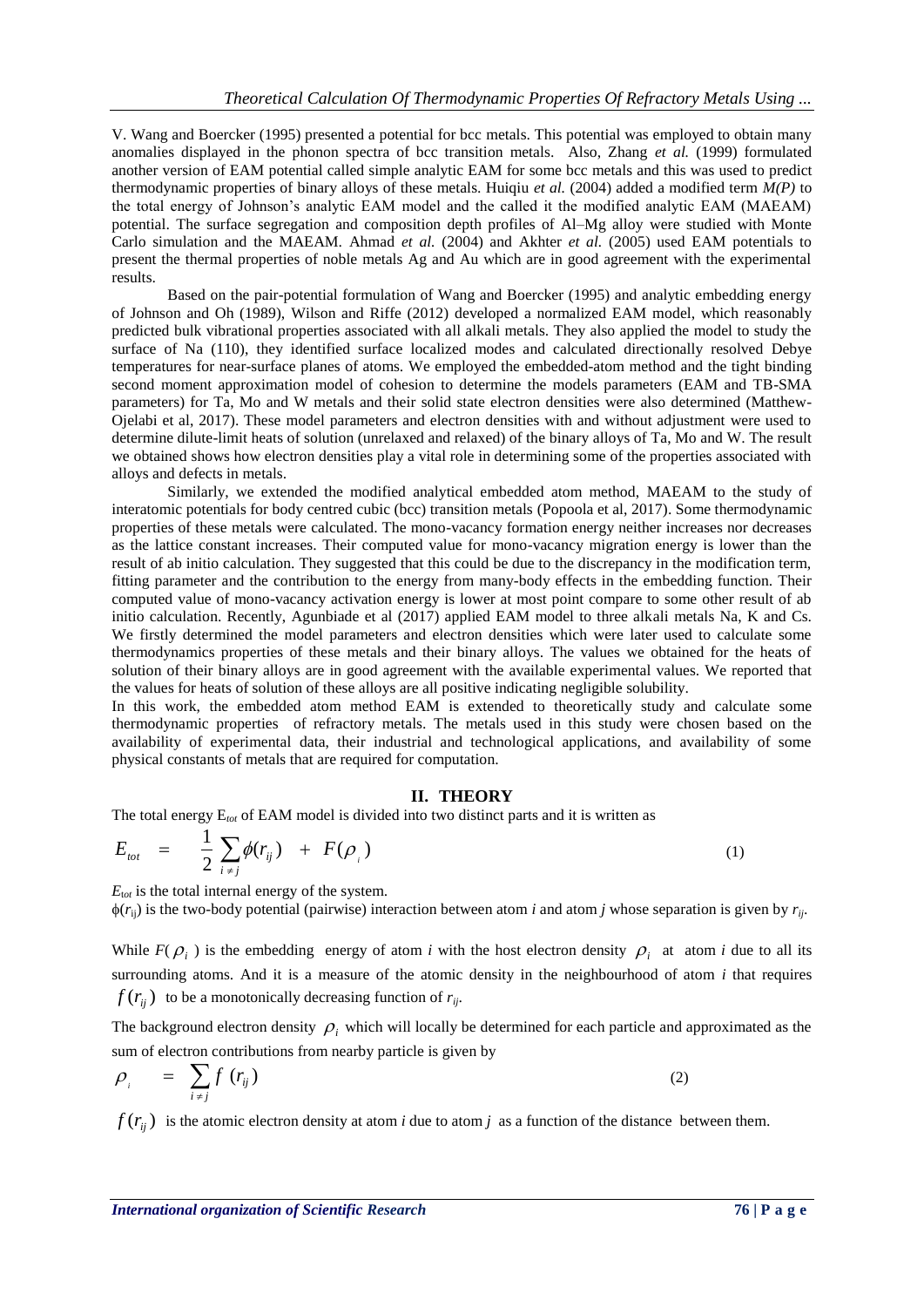The functional forms of  $f(r)$  and  $\phi(r)$  are taken and fit to experimental data while  $F(\rho)$  is strictly derived from universal equation of state for bcc metals.

Firstly, the atomic electron density function  $f(r)$  is given by

$$
f(r) = f_e \exp\left[-\beta \left(\frac{r}{r_{le}} - 1\right)\right]
$$
 (3)

As expected, the electron density is expected to be directly proportional to the cohesive energy and inversely proportional to the atomic volume of the metals.

As a result of this, the parameter  $f_e$  according to Johnson (1989) is taken as

$$
f_e = \frac{SE_c}{\Omega} \tag{4}
$$

S = 1 for all pure metals,  $E_c$  is the cohesive energy and  $\Omega$  is the atomic volume for pure elements.

Secondly, the two-body (pairwise) potential  $\phi(r)$  for this work which is the modified form of Rose *et al* (1984) can be expressed as

$$
\phi(r) = -\phi_e \left[ 1 + \xi \left( \frac{r}{r_{1e}} - 1 \right) \right] \times \exp \left[ -\gamma \left( \frac{r}{r_{1e}} - 1 \right) \right]
$$
\n(5)

 $r_{1e}$  is the first equilibrium nearest neighbour distance.  $\phi_e$ ,  $\xi$  and  $\gamma$  are the adjustable model parameters that will later be determined.

Combining equation (1) and (2) for monoatomic metallic perfect crystal of bcc and considering the first equilibrium neighbour distance ( $r_{1e}$ ) and the second neighbour distance ( $r_{2e}$ ), we have

$$
E(r) = F(\rho) + 4(r_{1e}) + 3(r_{2e}) \tag{6}
$$

$$
\rho(r) = 8f(r_{1e}) + 6f(r_{2e}) \tag{7}
$$

Where 
$$
r_{2e} = Zr_{1e}
$$
 and  $Z = \frac{2}{\sqrt{3}}$  (8)

An exponentially decay electron density  $\rho$  is assumed to be

$$
\rho(r_1) = \rho_e \exp\left[-\beta \left(\frac{r}{r_{1e}} - 1\right)\right]
$$
\n(9)

The equilibrium electron density  $\rho_e$  is obtained by combining equation (4.3) & (4.9) at  $r = r_{1e}$ , and is given as

$$
\rho_e = 8f_e + 6f_e \exp[-\beta(Z-1)]
$$
\nAccording to Rose et al (1984) (10)

$$
E(r) = -E_c \left[ 1 + \alpha \left( \frac{r}{r_{1e}} - 1 \right) \right] \times \exp \left[ -\alpha \left( \frac{r}{r_{1e}} - 1 \right) \right]
$$
  
Where  $\alpha = \sqrt{\frac{9 \Omega B}{E_c}}$ 

$$
(4.12)
$$

B is the bulk modulus,  $\Omega$  is the atomic volume and  $E_c$  is the cohesive energy of pure bcc metals. By combining equation (6) and (11) to have

$$
F(r) = -E_c \left[ 1 + \alpha \left( \frac{r}{r_{1e}} - 1 \right) \right] \times \exp \left[ -\alpha \left( \frac{r}{r_{1e}} - 1 \right) \right] - 4\phi(r_{1e}) - 3\phi(r_{2e}) \tag{13}
$$

(11)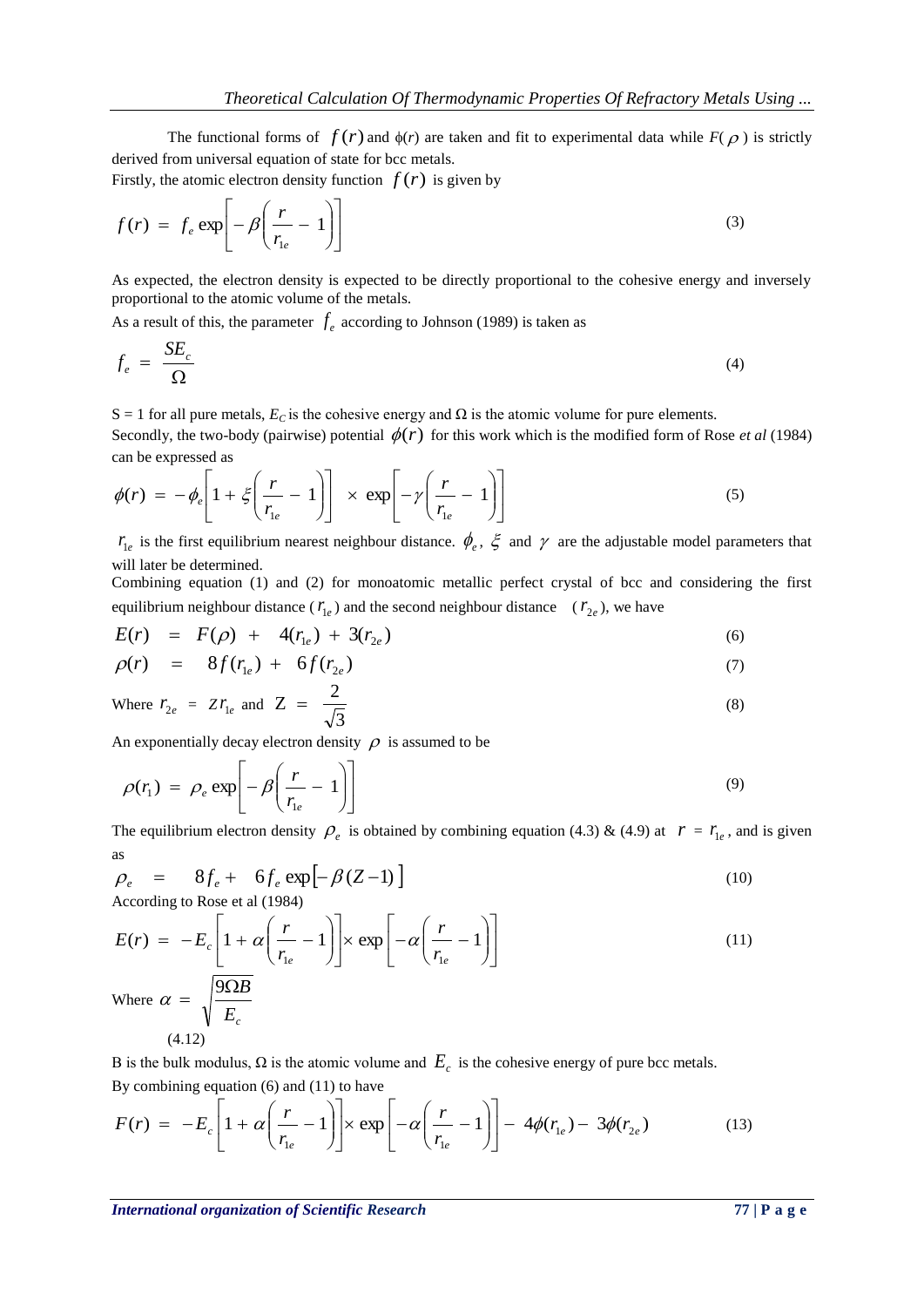By substituting  $-\frac{1}{\beta} \ln \left| \frac{\rho}{\rho} \right|$ J  $\setminus$  $\overline{\phantom{a}}$  $\setminus$ ſ  $\overline{a}$  $\rho_{_\mathit{e}}$  $\rho$  $\beta$  $\frac{1}{\beta} \ln \left( \frac{\rho}{\rho} \right)$  for  $\left( \frac{r}{r} - 1 \right)$ J  $\setminus$  $\overline{\phantom{a}}$  $\setminus$ ſ 1  $r_{1e}$  $\left[\frac{r}{r-1}\right]$  in equations (5) and (13) we obtain  $3\phi_e$   $\left|1-\frac{2\zeta}{\beta}\ln\left|\frac{P}{\beta}\right|+\zeta\left(Z-1\right)\right|\left|\frac{P}{\beta}\right| \times \exp\left[-\gamma\left(Z-1\right)\right]$  $(\rho) = -E_c \left[ 1 - \frac{\alpha}{\beta} \ln \left| \frac{\rho}{\rho} \right| \right] \left| \frac{\rho}{\rho} \right| = 4 \phi_e \left| 1 - \frac{5}{\beta} \ln \left| \frac{\rho}{\rho} \right| \left| \frac{\rho}{\rho} \right|$ J  $\setminus$  $\overline{\phantom{a}}$  $\setminus$ ſ  $\overline{\phantom{a}}$ Ι  $\perp$  $\overline{\phantom{a}}$  $\mathsf{I}$  $\mathsf{I}$ L  $\mathsf{I}$  $\mid +\zeta (Z -$ J  $\setminus$  $\overline{\phantom{a}}$  $\setminus$ ſ  $-3\phi$ ,  $\left|1-\frac{Z\xi}{2}\ln\left(\frac{\rho}{2}\right)+\zeta\left(Z-1\right)\right|\left(\frac{\rho}{2}\right)^{1/\beta}\times\exp\left[-\gamma\left(Z-\frac{Z}{2}\right)\right]$  $\bigg)$  $\setminus$  $\overline{\phantom{a}}$  $\setminus$ ſ I I  $\frac{1}{2}$  $\overline{\phantom{a}}$  $\mathsf{I}$  $\mathbf{r}$ L  $\mathsf{L}$  $\overline{\phantom{a}}$ J  $\setminus$  $\overline{\phantom{a}}$  $\setminus$ ſ  $\Big| - 4\phi_e \Big| 1 -$ J  $\setminus$  $\overline{\phantom{a}}$  $\setminus$ ſ  $\overline{\phantom{a}}$  $\overline{\phantom{a}}$  $\overline{\phantom{a}}$   $\mathsf{I}$  $\mathbf{r}$ L  $\mathsf{L}$  $\overline{\phantom{a}}$ J  $\setminus$  $\overline{\phantom{a}}$  $\setminus$ ſ  $F(\rho) = -E_c |1 -$ *Z e f*  $\vee$  *e f*  $\vee$  *e f*  $\vee$  *e f*  $\vee$  *e*  $\mathbb{P}_e$   $\left[1-\frac{1}{\rho}\ln\right]$   $\left[-\frac{1}{\rho}\right]$  +  $\left\{(\frac{Z-1}{\rho})\right\}$   $\left[-\frac{1}{\rho}\right]$   $\times$  exp $\left[-\frac{\rho}{\rho}\right]$ *e e e e e*  $\mathcal{L}_c \left[ \frac{1-\beta}{\beta} \ln \left( \frac{\rho_e}{\rho_e} \right) \left( \left( \frac{\rho_e}{\rho_e} \right)^{-\frac{1}{2}} \right] \mathcal{L}_e \right]^{-1} = \frac{1}{\beta} \mathcal{L}_c \left[ \frac{\rho_e}{\rho_e} \right] \left( \frac{\rho_e}{\rho_e} \right)$  $\rho$  $\zeta(Z-1)\right\|\frac{\rho}{\rho}$  $\rho$  $\rho$  $_{\beta}$  $3\phi_e$   $1-\frac{Z\xi}{2}$  $\rho$  $\rho$  $\rho$  $_{\beta}$  $|\phi_e|1-\frac{\xi}{2}$  $\rho$  $\rho$  $\rho$  $\rho$  $_{\beta}$  $\rho$ ) =  $-E_c \left| 1 - \frac{\alpha}{2} \right|$ .γ<br>|<br>|  $\alpha'_{\beta}$   $\qquad \qquad$   $\qquad$   $\qquad$   $\qquad$   $\qquad$   $\qquad$   $\qquad$   $\qquad$   $\qquad$   $\qquad$   $\qquad$   $\qquad$   $\qquad$   $\qquad$   $\qquad$   $\qquad$   $\qquad$   $\qquad$   $\qquad$   $\qquad$   $\qquad$   $\qquad$   $\qquad$   $\qquad$   $\qquad$   $\qquad$   $\qquad$   $\qquad$   $\qquad$   $\qquad$   $\qquad$   $\qquad$   $\qquad$   $\qquad$   $\qquad$  $(14)$ 

Apparently, the  $F(\rho)$  presented in our present work is very simple with just three undetermined parameters. These model parameters ( $\xi$ ,  $\gamma$  and  $\phi_e$ ) can be determined with the following equations

$$
4 r_{1e} \phi'(r_{1e}) + 3 r_{2e} \phi'(r_{2e}) = 0 \tag{15}
$$

$$
4 r_{1e}^2 \phi''(r_{1e}) + 3 r_{1e}^2 \phi''(r_{2e}) = 15 \Omega G \tag{16}
$$

$$
E_{1f} = -4\phi(r_{1e}) - 3\phi(r_{2e}) + \frac{1}{2}F''(\rho_e)\left[8f^2(r_{1e}) + 6f^2(r_{2e})\right]
$$
 (17)

Substituting the expressions for  $f(r)$ ,  $\phi(r)$  and  $F(\rho)$  respectively from equations (3), (5) and (14) into equation (15) to (17) and considering their differentiations to yield

$$
4(\gamma - \beta) + 3Z[\gamma - \xi + \gamma \xi (Z - 1)] \times \exp[-\gamma (Z - 1)] = 0
$$
\n(18)

$$
4\phi_e \gamma \{ \gamma - 2\xi + [\gamma - 2\xi + \gamma \xi (Z - 1)] \times \exp[-\gamma (Z - 1)] \} = 15\Omega G \tag{19}
$$

$$
E_{1f} = -4\phi_e - 3\phi_e \left[1 + \xi(Z-1)\right] \times \exp\left[-\gamma(Z-1)\right] + (9\Omega B - 15\Omega G) \frac{8 + 6\exp\left[-2\beta(Z-1)\right]}{2\beta^2 \left\{8 + 6\exp\left[-2\beta(Z-1)\right]\right\}^2} (20)
$$

So far, all the model parameters for this work  $f_e$ ,  $\phi_e$ ,  $\alpha$ ,  $\beta$ ,  $\gamma$  and  $\xi$  can be determined using the physical input parameters cohesive energy, unrelaxed mono-vacancy formation energy, lattice constant and elastic constants (*C11*, *C12* and *C44*) from which bulk modulus and Voigt average shear modulus are determined. With these model parameters, we now have a complete EAM model. The physical input parameters which are taken from different literatures are presented in table 1

While all the EAM model parameters for this work ( $f_e$ ,  $\phi_e$ ,  $\alpha$ ,  $\beta$ ,  $\gamma$  and  $\xi$ ) are presented in table 2

### **2.1Energy Calculations**

Mono-vacancy is formed by removing one atom from the central site of a crystal with N atoms and the formation energy of mono-vacancy  $E_{1v}^f$  can be calculated by

$$
E_{1v}^f = E_{tot}^{N-1} - \frac{(N-1)}{N} E_{tot}^N
$$
\n(21)

 $E_{tot}^{N-1}$  is the total energy of the crystal with mono-vacancy

 $E_{tot}^N$  is the total energy of the perfect crystal without mono-vacancy

The mono-vacancy migration energy be determined using the diffusion coefficient of mono-vacancy and is given as

$$
D_{1v} = D_{1v}^0 \exp\left[\frac{-E_{1v}^m}{k_B T}\right]
$$
 (22)

 $D_{1v}$  is the diffusion coefficient of mono-vacancy,  $D_{1v}^0$  is the pre-exponential factor,  $E_{1v}^m$  is the mono-vacancy migration energy,  $k_B$  is the Boltzman's constant and *T* is the temperature.

The mono-vacancy activation can be calculated from by summing both mono-vacancy formation and monovacancy migration energies

*International organization of Scientific Research* 78 | P a g e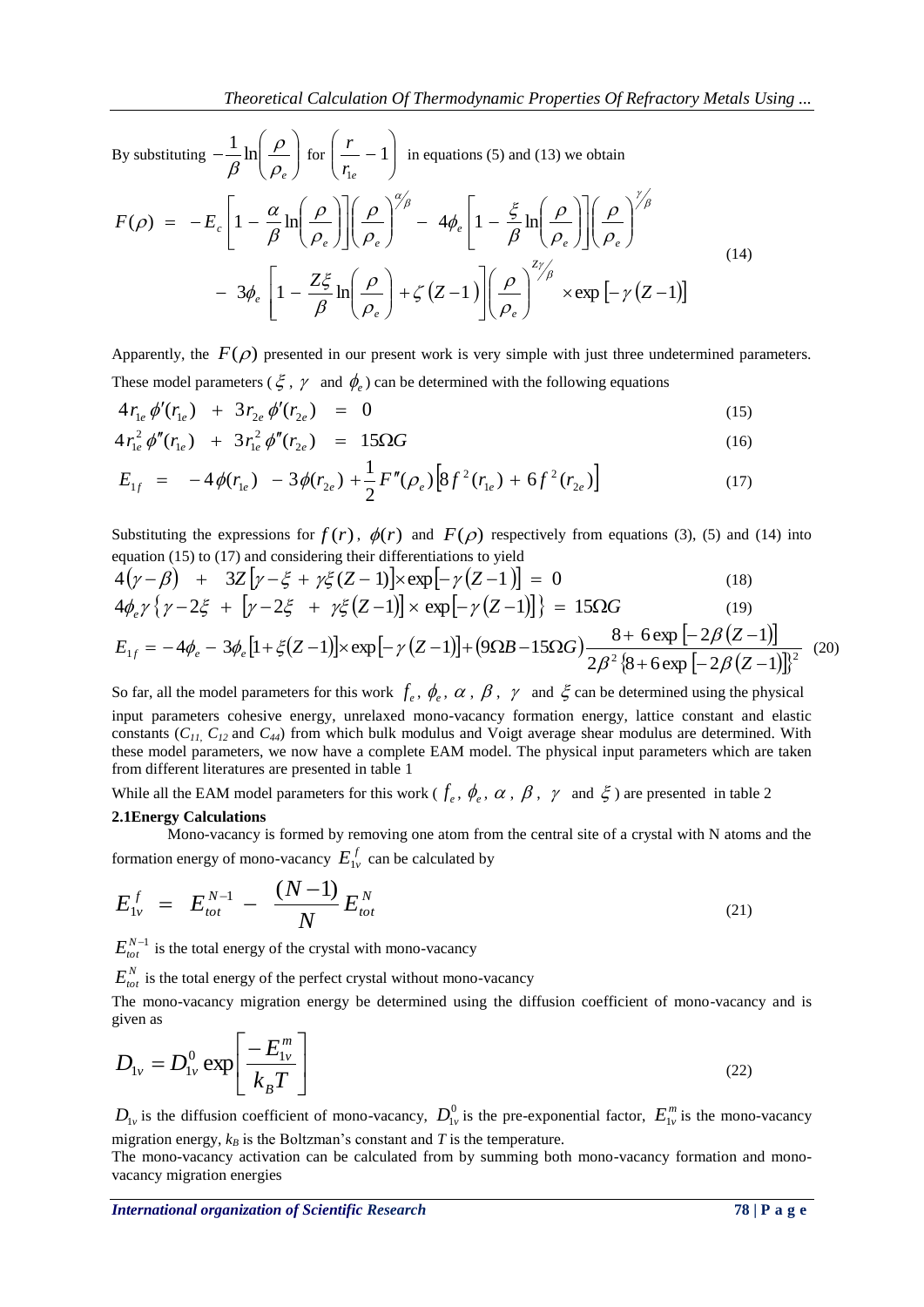$$
Q_{1v} = E_{1v}^f + E_{1v}^m \tag{23}
$$

Similarly, the di-vacancy formation energy is possible and this can equally be calculated by removing two atoms from a perfect crystal of each bcc metals which is given by

$$
E_{2v}^f = E_{tot}^{N-2} - \frac{(N-2)}{N} E_{tot}^N
$$
 (24)

 $E_{tot}^{N-2}$  is the total energy of the crystal with di-vacancy

 $E_{tot}^N$  is the total energy of the perfect crystal without di-vacancy

Another form of energy that can be calculated with this present model is the binding energy of di-vacancy. The binding energy is the difference between the mono-vacancy and di-vacancy formation energies. This is given as

$$
E_{2b} = 2E_{1v}^f - E_{2v}^f \tag{25}
$$

The input physical parameters for refractory metals considered in this work are presented in table 1. The lattice constant  $a_0$  is in Å, atomic volume  $\Omega$  is in Å<sup>3</sup>, cohesive  $E_c$  & vacancy formation  $E_{Iv}$  energies are in eV, while  $C_{11}$ ,  $C_{12}$ ,  $C_{44}$ , B and G are in eV/ $\AA^3$ .

|     |                  | $\blacksquare$ |                |                         |               |          |                              |          |         |                           |        |
|-----|------------------|----------------|----------------|-------------------------|---------------|----------|------------------------------|----------|---------|---------------------------|--------|
|     |                  |                | a <sub>0</sub> | $E_c$                   | $E_{Iv}$      | $C_{11}$ | $C_{12}$                     | $C_{44}$ | Ω       | B                         | G      |
|     |                  |                | [a]            | [b]                     | [c, d]        | [d,e,f]  | [d,e,f]                      | [d,e,f]  |         |                           |        |
|     |                  | Nb             | 3.3008         | 7.47                    | 2.75          | 1.531    | 0.825                        | 0.176    | 17.9816 | 1.0603                    | 0.2470 |
|     |                  | Ta             | 3.3026         | 8.10                    | 2.95          | 1.650    | 0.988                        | 0.516    | 18.0110 | 1.2087                    | 0.4420 |
|     |                  | Mo             | 3.1469         | 6.82                    | 3.10          | 2.869    | 1.050                        | 0.694    | 15.5818 | 1.6563                    | 0.7800 |
|     |                  | W              | 3.1650         | 8.66                    | 3.95          | 3.231    | 1.269                        | 0.981    | 15.8523 | 1.9230                    | 0.981  |
| [a] |                  | West (1984)    |                | [b]                     | Kittle (1976) |          |                              | l c l    |         | Puska and Nieminen (1997) |        |
| [d] | Hearmon $(1983)$ |                | le l           | Simmons and Wang (1991) |               |          | [f] Mishra and Singh (1990). |          |         |                           |        |

**Table 1:** The Input Experimental Parameters for BCC Transition Metals

### **3.1results**

This section will be presenting all the results obtained in this research work. While using EAM, there are some model parameters that must be determined. So far, we have firstly determined all the model parameters for this work  $f_e$ ,  $\phi_e$ ,  $\alpha$ ,  $\beta$ ,  $\gamma$  and  $\xi$  (table 2) using the physical input parameters; cohesive energy, unrelaxed mono-vacancy formation energy, lattice constant and elastic constants  $(C_{11}, C_{12}$  and  $C_{44}$ ) from which bulk modulus and Voigt average shear modulus are determined.

**III. RESULTS AND DISCUSSION**

| <b>Table 2.</b> The calculated Emily model balanciers for reflactory metals |        |             |         |          |        |  |
|-----------------------------------------------------------------------------|--------|-------------|---------|----------|--------|--|
|                                                                             |        | $\varphi_e$ |         | $\alpha$ |        |  |
| Nb                                                                          | 0.4154 | 0.3877      | 6.1611  | 4.7928   | 4.8195 |  |
| Ta                                                                          | 0.4497 | 0.4342      | 8.1665  | 4.9182   | 6.2097 |  |
| Mo                                                                          | 0.4376 | 0.4458      | 10.4527 | 5.8358   | 7.8558 |  |
| W                                                                           | 0.5463 | 0.6232      | 10.0431 | 5.6286   | 7.5551 |  |

**Table 2:** The calculated EAM model parameters for refractory metals

**Table 3:** Mono-Vacancy Formation Energy  $E_{1v}^f$  for refractory metals

|    | Present | Exp. Data [a] | EAM of Johnson [b] | FS model |
|----|---------|---------------|--------------------|----------|
|    | model   |               |                    | lc       |
| Nb | 2.71    | 2.7           | 2.95               | 2.48     |
| Ta | 2.93    |               | 2.95               | 2.87     |
| Mo | 3.05    | 3.2           | 3.20               | 2.54     |
| W  | 3.95    | 3.6           | 3.95               | 3.62     |

**Table 4:** Mono-Vacancy Migration Energy  $E_{1v}^{m}$  for refractory metals

|    | Present | Exp. Data | EAM of Johnson [b] | FS model [c] |
|----|---------|-----------|--------------------|--------------|
|    | model   | a         |                    |              |
| Nb | 0.83    | 0.55      | 0.97               | 0.91         |
| Ta | 0.78    | 0.70      |                    | ാറ<br>$-44$  |

*International organization of Scientific Research* **79 | P a g e**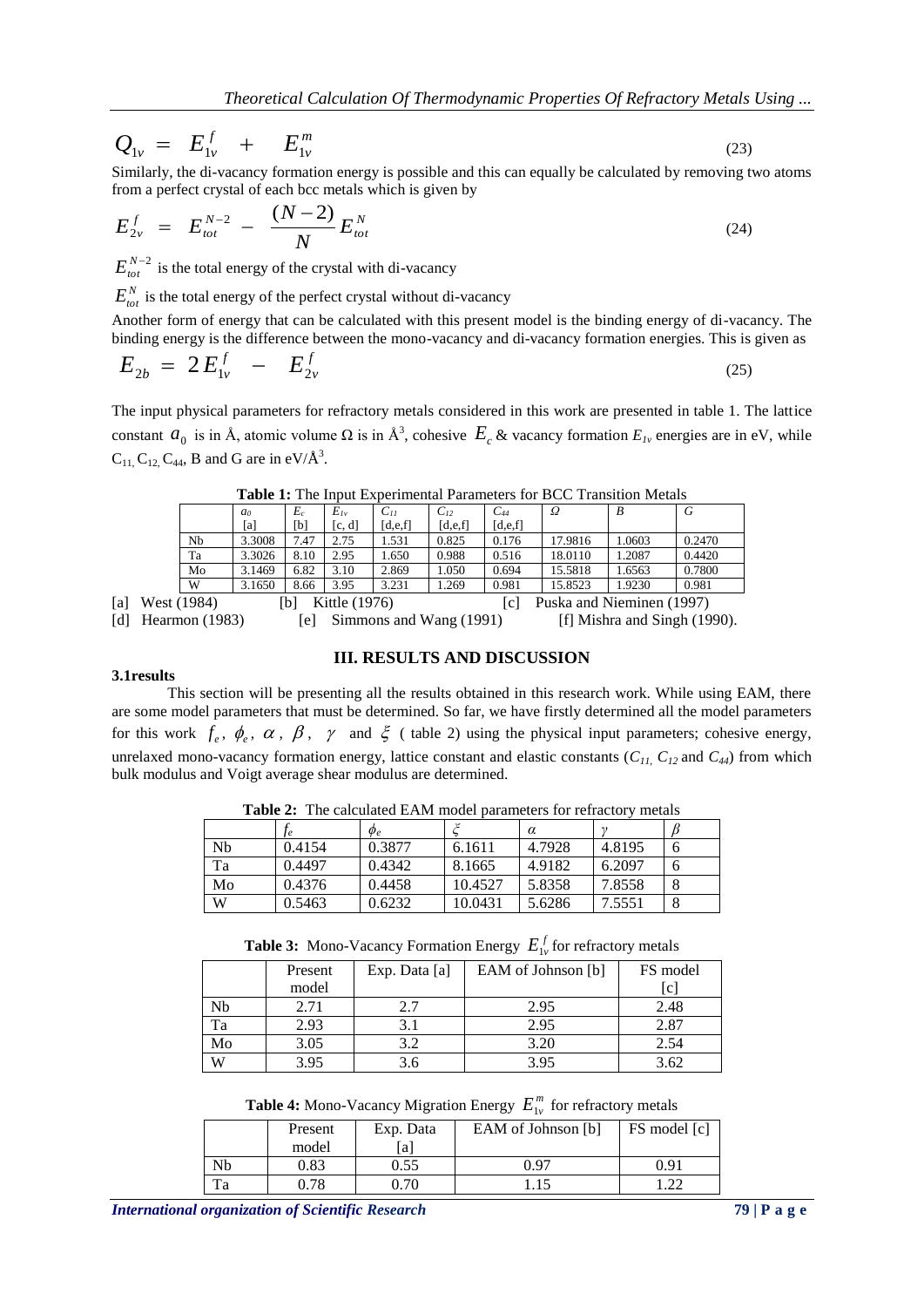*Theoretical Calculation Of Thermodynamic Properties Of Refractory Metals Using ...*

| MO         | ∸<br>. . |   | --<br>∽<br>1.04         | $\sim$<br>. |
|------------|----------|---|-------------------------|-------------|
| $- -$<br>W | 1.JU     | . | $\sim$<br>∼<br>$\cdots$ | .49         |

**Table 5:** Mono-Vacancy Activation Energy  $Q_{1v}$  for refractory metals

|                              |    | Present | Exp. Data [a]                    | EAM of Johnson [b] | FS model<br>$\lceil c \rceil$ |
|------------------------------|----|---------|----------------------------------|--------------------|-------------------------------|
|                              |    | model   |                                  |                    |                               |
|                              | Nb | 3.54    | 3.7                              | 3.85               | 3.39                          |
|                              | Ta | 3.71    | 3.8                              | 3.91               | 4.09                          |
|                              | Mo | 4.46    | [d]<br>4.5                       | 4.54               | 3.86                          |
|                              | W  | 5.51    | 5.4                              | 5.54               | 5.11                          |
| $[a]$ – Siegel et al. (1982) |    |         | $[b]$ – Guellil and Adams (1992) |                    |                               |

 $[c]$  – Harder and Bacon (1986) [d] – Marier et al. (1979)

**Table 6:**Di-Vacancy Formation Energy  $E_{2v}^f$  for refractory metals

|    | Present model | Exp. Data | Zhang et al (1999) |
|----|---------------|-----------|--------------------|
|    |               | -         | 5.107              |
|    | 5.51          |           | 5.466              |
| Mo | 5.69          |           | 5.75               |
| W) | 7.45          | -         |                    |

**Table 7:** Di-Vacancy Binding Energy  $E_{2v}^b$  for refractory metals

|    | Present model | Exp. Data Musada<br>(1982) | Zhang et al<br>1999 |
|----|---------------|----------------------------|---------------------|
| Nb | 0.29          |                            | 0.393               |
| Ta | 0.35          | -                          | 0.434               |
| Mo | 0.41          | 0.393                      | 0.450               |
| W  | 0.45          | 0.451                      | 0.580               |



Figure 1 : The variation of two – body potential with relative distance for refractory metals



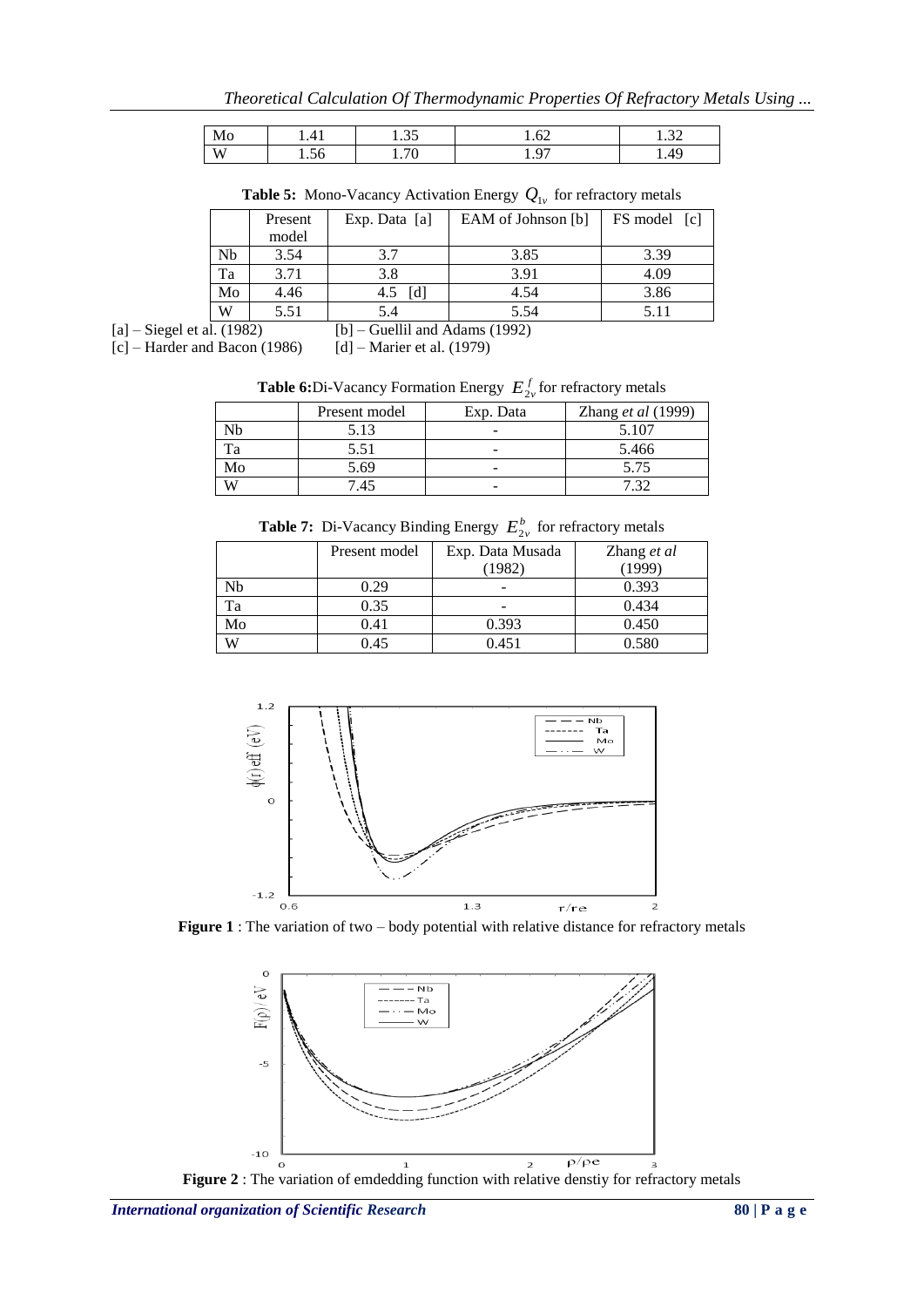

**Figure 3** : The variation of atomic electron density with relative distance for refractory metals

### **3.2DISCUSION**

## **3.2.1Mono-Vacancy Formation Energy**  $E_{1v}^f$

The formation energy of a vacancy reflects the bond strength of the solid. To calculate the monovacancy formation energy, some steps are necessary to be taken. Firstly, there must be a perfect crystal, then remove an atom, later relax the system, now evaluate the potential energy and finally calculate the vacancy formation energy using equation (21) or equation (17) of EAM model described in the previous section. The mono-vacancy formation energies,  $E_{1v}^f$  for refractory metals are presented in table 3 together with the available experimental data and values obtained by other authors. It can be clearly seen from the two tables that our theoretical calculated values are in excellent agreement with the available experimental values. Among these metals, the highest  $E_{1v}^f$  is obtained for W. It is well known that the value of the mono-vacancy formation energy of each metal is directly proportional to its cohesive energy. i.e. the lower the cohesive energy is, the lower the mono-vacancy formation energy and vice versa. (Popoola et al., 2017) have previously calculated the mono-vacancy formation energies for bcc transition metals using modified analytical embedded atom method (MAEAM). Though, the results they obtained were in good agreement with the experimental data but the modification they used in MAEAM added a complexity to their calculation. The current EAM model used for this work is simple with no complexity.

The vacancy formation energy value we obtained for Ta metal is 2.93eV and this values is smaller by 5.48% than the experimental value which is 3.1eV. Also, for Mo metal, we obtained 3.05eV which is as well smaller by 4.69% than the available experimental data for Mo (3.2eV). But for W metal, our calculated value which is 3.95eV is higher by 9.7% than experimental value (3.6eV). The difference in each metal could be as a result of structural relaxation associated with vacancy formation energy.

Also, our present calculated values are closer to experimental values than the values from other authors. For Ta and W metals, FS model also predicted lower values to experimental values, our calculated values for these two metals (Ta and W) are better than values from FS model. With these, we can say our obtained values are in excellent agreement with available experiment values.

## **3.2.2Mono-Vacancy Migration Energy**  $E^{\textit{m}}_{1 \nu}$

Migration energy for vacancy is the difference between the energy for saddle point and that of equilibrium site (Wangyu et al., 2002). According to vacancy mechanism for diffusion, an atom overcomes a potential barrier when it migrates from its original site to the vacancy site. The maximum point for the potential barrier (saddle point) is located at the mid-point of the migration path. Our theoretical calculated values for mono-vacancy migration energies for refractory metals are listed in table4. The available experimental data together with values obtained by different authors are also presented. The trend exhibited by these metals in table 4 whose mono-vacancy migration energies are computed revealed that migration energies are small but cannot be negative. The values predicted by Guellil and Adams (1992) using EAM model developed by Johnson are higher than the FS model used by Torrem and Gerl (1969). The present calculations are closer to the experimental values better than Guellil and Adams and even Torrem and Gerl calculations. It also good to know that the actual experimental values for  $E_{1v}^{m}$  are difficult to find. The values listed for experimental migration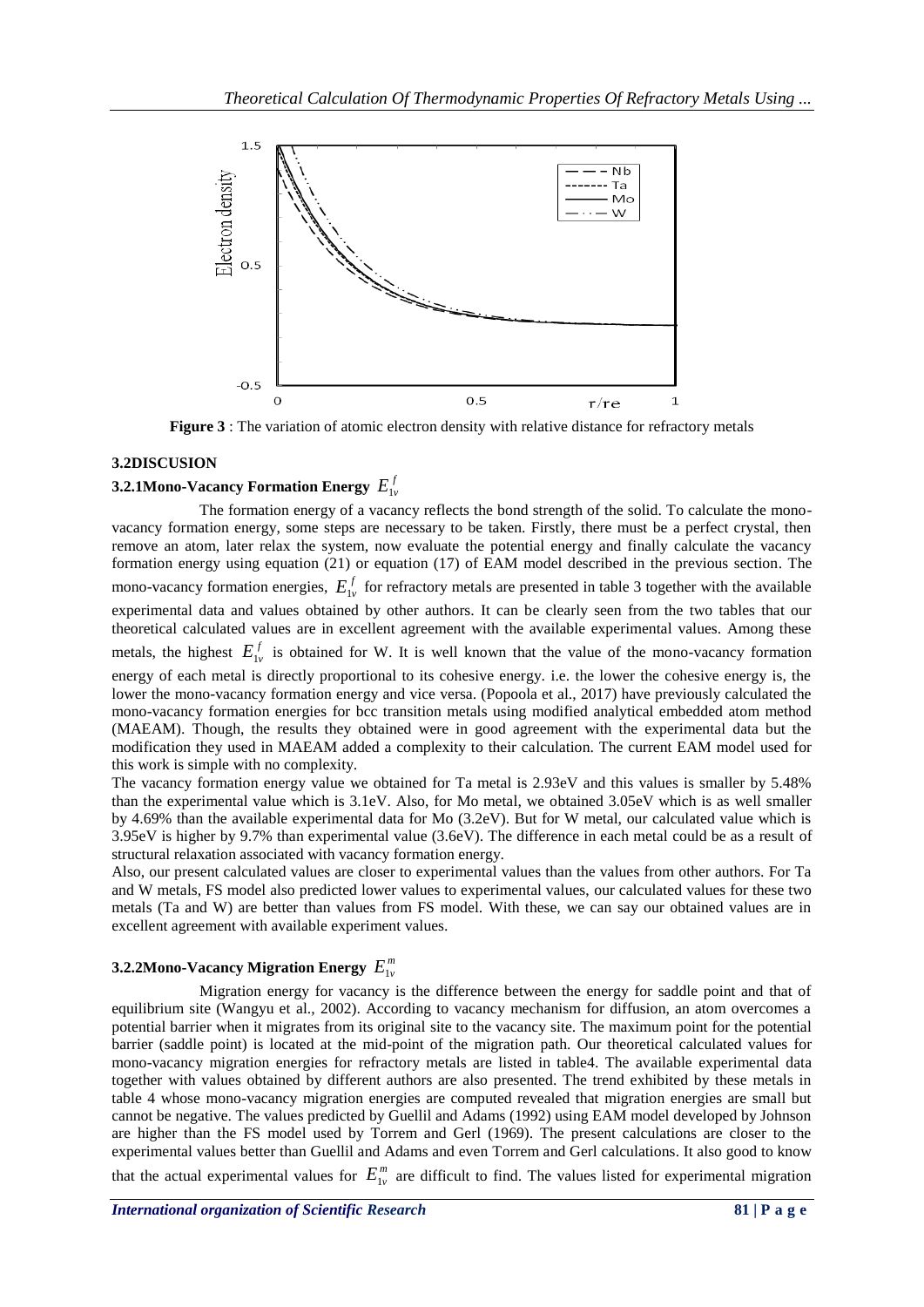energy are just calculations made by subtracting the experimental values of mono-vacancy formation energy from mono-vacancy activation energy.

### **3.2.3Mono-Vacancy Activation Energy**  *Q*1*<sup>v</sup>*

The mono-vacancy activation energy is the sum of mono-vacancy formation energy and monovacancy migration energy (equation 23). Our present calculations for mono-vacancy activation energy for refractory metals are shown in table 5. For better comparison, the available experimental data together with values from previous authors are also presented. For all metals considered in this work, W has the largest values for mono-vacancy formation energy, mono-vacancy migration energy and mono-vacancy activation energy followed by Mo and then Ta. This could be as a result of parameter β used in the calculation. We used β = 8 for both W and Mo, while  $\beta = 6$  for all other metals. It could be as a result of W, Mo and Ta belonging to members of refractory metals.

## **3.2.4 Di-vacancy Formation Energy**  $E_{2v}^f$

Di-vacancy formation energy is computed by similar method used in mono-vacancy formation energy. The only difference between them is the number of atom(s) removed from their perfect crystals. A single atom is needed to be removed in a perfect crystal to compute its mono-vacancy formation energy while two atoms must be removed to create vacancies in di-vacancy. Using equation (4.24), the di-vacancy formation energies are computed and listed in table 6 for these metals. The available experimental data are also listed. Two configurations are only considered, which are; the first-nearest-neighbour (nn) and the second-nearest-neighbour (nnn) di-vacancy. According to Zhang et al. (1994), for di-vacancy diffusion in bcc metals, the di-vacancy must migrate either by a one-step next-nearest neighbour (nnn) jump to the nearest-neighbour divacancy or by a twostep jump, first to an intermediate metastable configuration and then to form a nearest-neighbour (nn) divacancy.

During computation, there is little or no difference for each metal configuration between the firstnearest-neighbour and second-nearest-neighbour, so just a single configuration is considered in this work. Finally, it is good to know that the values for di-vacancy formation energy are larger than their corresponding mono-vacancy formation energy but still lower than corresponding cohesive energy of each metal.

## **3.2.5Di-vacancy Binding Energy**  $E_{2v}^b$

The binding energies computed from mono-vacancy formation and di – vacancy formation energies using equation (25) are shown in table 7 for these metals. The obtained values for Nb and Ta metals are in good agreement with Zhang et al (1999) but there are no experimental values for these two metals. Experimental values are highly needed before conclusion can be drawn. The obtained values for Mo and W with the present model are in excellent agreement with the experimental values better than Zhang et al (1999). As observed for mono- vacancy and di-vacancy energise, W still have the highest values for the binding energy among these refractory metals.

### **3.2.6The Two-body Potential Graph**

The two-body potentials for all the refractory metals (Nb, Ta, Mo and W) are shown in figure 5.1, it could be observed that the pair-potential function displaced steep repulsion interactions at short distances. While at large distances, weak attractions are observed and shallow wells at intermediate distances for all metals. The metals are expected to display some similar properties. W has the lowest distinct minimum curve among these metals, followed by Mo, then Ta and Nb in that order. The lowest minimum curve exhibited by W could be attributed to its thermal properties (highest melting and boiling points).

### **3.2.7The Embedding Function Graph**

Figure 2 presents the embedding function graphs for refractory metals (Nb, Ta, Mo and W) The embedding functions can be seen to be slightly deviated from symmetrical parabolic function. It should be noted that there is an invariant transformation of EAM and because of this, any simultaneous transformation of  $\rho$  and  $F(\rho)$  functions would not affect the overall embedding energies. Figure 2 follows the same trend for all the metals. The minimum curves for Mo and W overlap with Ta having the lowest minimum curve.

### **3.2.8The Electron Density graph**

The variations of electron density with relative distance are in figure 3. As expected, the electron density decreases as the relative distance increases with the distinct atoms contributed little to the background electron density on the centre atom. The electron density displayed a very low background electron density at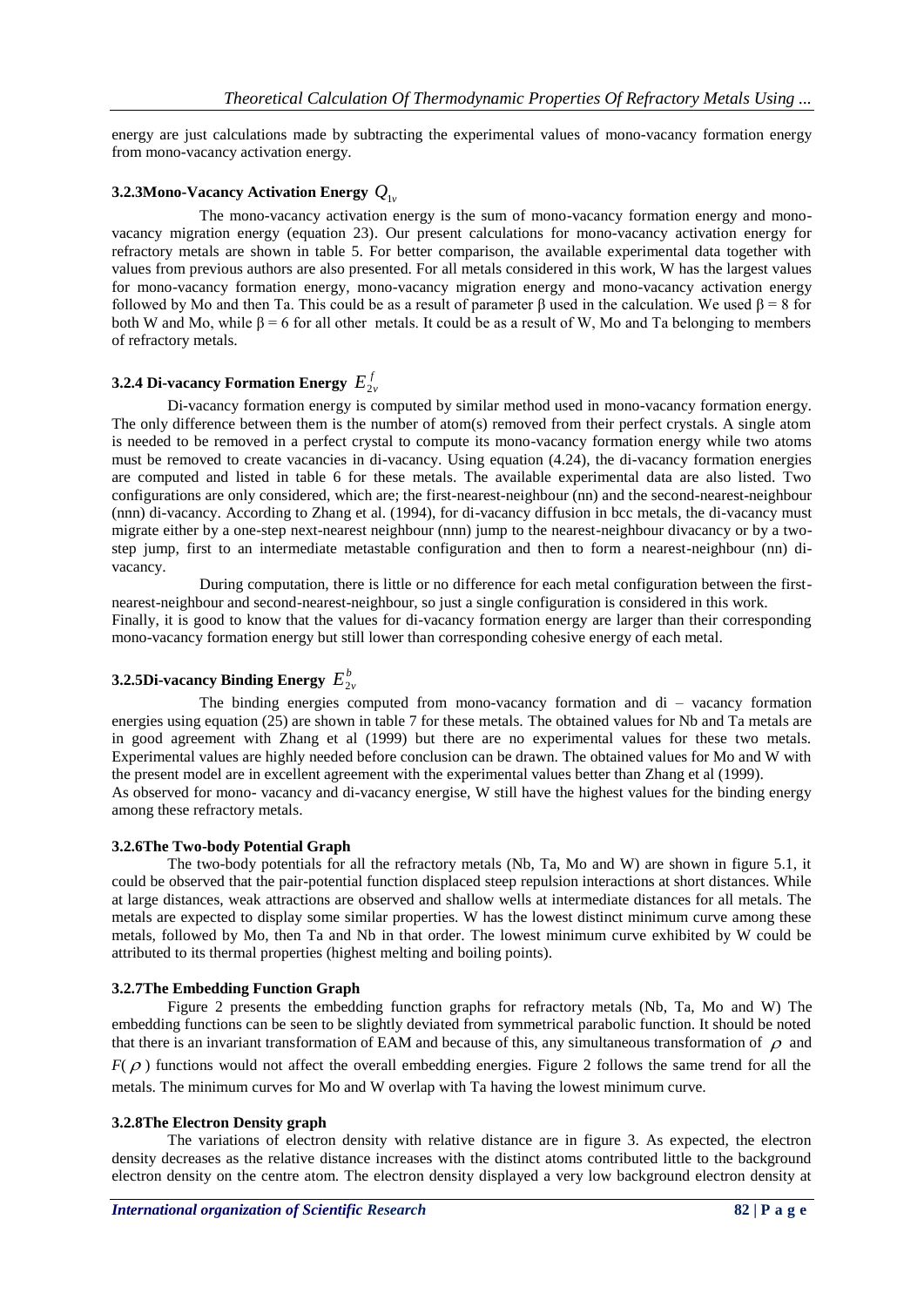large distances, the background electron density increased sharply as the distances approach to the first coordination layer. With this, we can easily say that the background electron density was mainly contributed by atoms in the first coordination layer. All the metals here follow same the trend. As their electron densities approach zero, they all converge and follow a straight line even with further increase in relative distance, they all still follow this straight line.

### **III. CONCLUSION**

In this research work, we have successfully applied one of the most effective semi - empirical interatomic potentials called embedded atom method to study some properties of refractory metals (Nb, Ta, Mo and W). The ability of these refractory metals to withstand high temperature makes them very useful in different applications. Our theoretical calculated values for mono-vacancy formation energy are in excellent agreement with the available experimental values. Among these metals, the highest  $E_{1v}^f$  is obtained for W. It is well known that the value of the mono-vacancy formation energy of each metal is directly proportional to its cohesive energy. i.e. the lower the cohesive energy is, the lower the mono-vacancy formation energy and vice versa.

We also obtained the mono-vacancy migration energies for these metals. The trend exhibited by these metals whose mono-vacancy migration energies are computed revealed that migration energies are small but cannot be negative. It is good to note that the values listed for experimental migration energy are just calculations made by subtracting the experimental values of mono-vacancy formation energy from monovacancy activation energy. The mono-vacancy activation energy was also considered. This was obtained by summing the mono-vacancy formation energy and mono-vacancy migration energy together. For all metals considered in this work, W has the largest values for mono-vacancy formation energy, mono-vacancy migration energy and mono-vacancy activation energy followed by Mo and then Ta. This could be as a result of parameter β used in the calculation. We used β = 8 for both W and Mo, while β = 6 for all other metals. It could also be as a result of W, Mo and Ta belonging to members of refractory metals.

Finally, the di-vacancy formation energy is computed by similar method used in mono-vacancy formation energy. The only difference between them is the number of atom(s) removed from their perfect crystals. The values for di-vacancy formation energy are larger than their corresponding mono-vacancy formation energy but still lower than corresponding cohesive energy of each metal. The binding energies are as well computed from mono-vacancy formation and di – vacancy formation. The obtained values for Nb and Ta metals are in good agreement with Zhang et al (1999) but there are no experimental values for these two metals. Experimental values are highly needed before conclusion can be drawn.

### **REFERENCES**

- [1]. Agunbiade G. S, Akande T. H. and Matthew-Ojelabi F. Modelling of Na, K & Cs Alkali Metals and their Binary Alloys Using a Simple Analytical Embedded Atom Method (EAM). Accepted for publication: IOSR-JAP, (2017) India, **.**
- [2]. Ahmad E., Akhter J. I. and Ahmad M. Computational Material Science, **31**; (2004) 309.
- [3]. Akhter J. I., Yaldram K. and Ahmad W. Solid status comm. 98 (1996) p1043.
- [4]. Daw M. S. and Baskes M. I. Semiemperical, Quantum Mechanical Calculation of Hydrogen Embrittlement in Metal. Phys. Rev. Lett. 50, (1983) 1285-1288.
- [5]. Foiles M. I. Surface Segregation and Related Phenomena edited by P.A. Dowben and Miller, A. (CRC, Boca Raton) Vol. 1 (1990) P.79.
- [6]. Guellil A. M. and Adams J. B. The Application of Analytical Embedded Atom Method to bcc Metals and Alloys. J. Matter Res. 7 (1993), 639.
- [7]. Harder J. M. and Bacon D. J. Point-defect and stacking-fault properties in bcc metals with N-body interatomic potentials. Philos. Mag. A, 54 (1986) 651–661.
- [8]. Hearmon R. F. S. Landolt-Bornstein, New series, Vol. III/1, 1966; Vol. III/2, 1978; Vol. III/18, (1986) Springer-Verlag, Heidelberg.
- [9]. Huiqiu Deng, Wangyu Hu, Xiaolin Shu, Bangwei Zhang. Analytic embedded-atom method approach to studying the surface segregation of Al–Mg alloys. Applied Surface Science 221, (2004) 408–414
- [10]. Johnson R. A. and Oh D. J. Analytical embedded atom method model for bcc metals. J. Mater. Res. 4, (1989) 119.
- [11]. Kittle C. Introduction to Solid Physics 5th edition (1976) ,New York: Wiley p74.
- [12]. Marier K., Mehrer H. and Rein G., 1979. Metalikdel 70.
- [13]. Matthew-Ojelabi F., Agunbiade G. S. and Akande T. H. Atomistic Simulations of Ta, Mo & W and Their Binary Alloys Using Embedded Atom Method and Second Moment Approximation of Tight Binding, Int. J. of Inn. Res. & Adv. Studies (IJIRAS), Vol. 4 (2), (2017) 400-404.
- [14]. Mishra S.K. and Singh T.N. Phys. Stat. Sol. (b) 158, (1990) 153